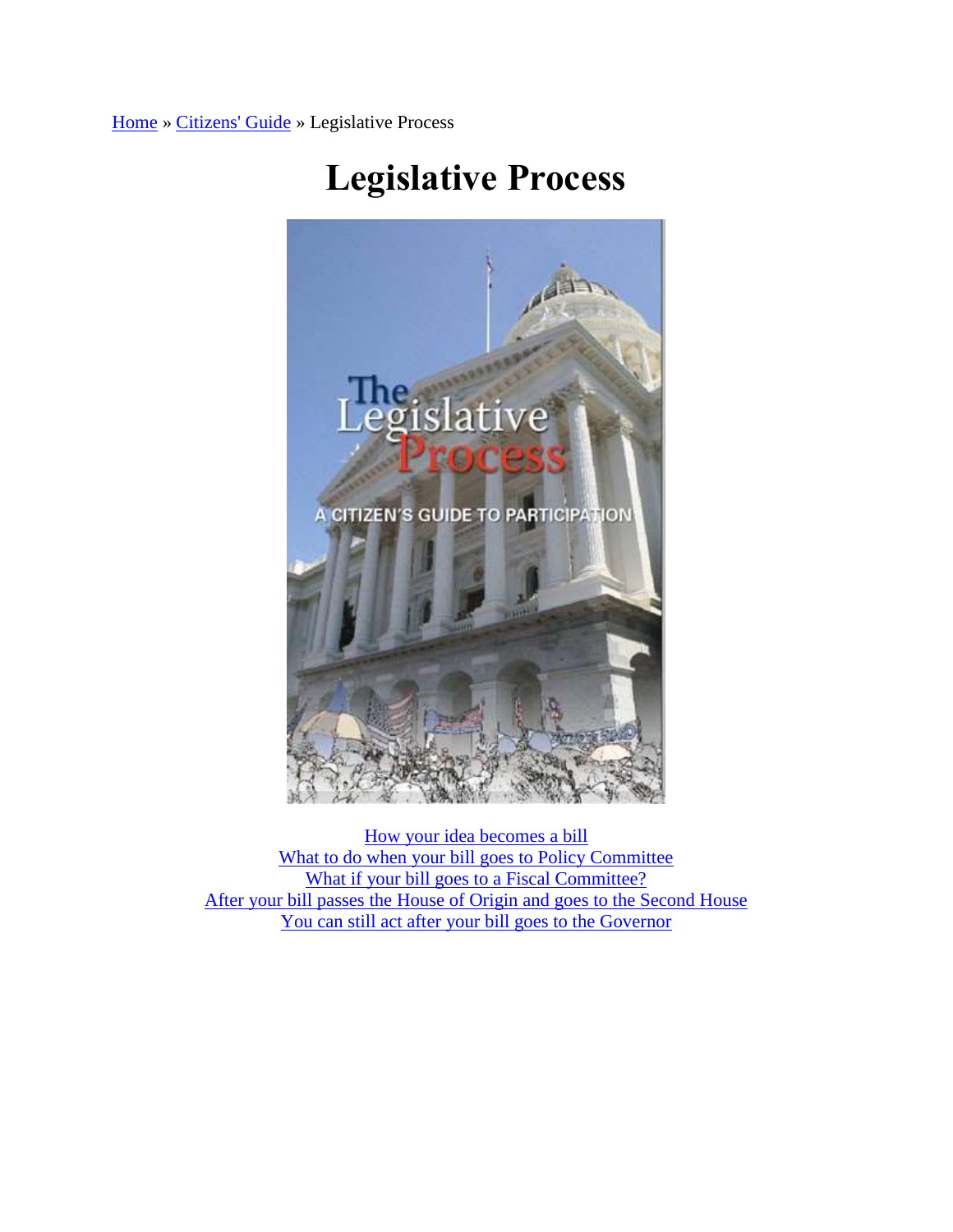

## **Step 1: How Your Idea Becomes A Bill**

All legislation starts off as an idea. These ideas can come from anybody and the process begins when either an individual or group persuades a Member of the Legislature to author a bill. The Member then sends the idea and the language for the bill to the Legislative Counsel's Office, where it is drafted into the actual bill. The drafted bill is returned to the legislator for his or her review. Persons or groups that originated the idea for the bill may also review it to ensure that the provisions they desire are in the bill in the correct form. If the author is a Senator, the bill is introduced at the Senate Desk; if an Assemblymember, at the Assembly Desk, where it is assigned a number and read for the first time.

## **Step 2: What To Do When Your Bill Goes To Policy Committee**

The bill then goes to the Senate or Assembly Rules Committee, where it is assigned to a policy committee. You can find out where your bill is assigned by calling the author. Since bills are not heard in policy committee until 30 days after they have been introduced and printed, there is plenty of time to investigate a bill or contact your legislator to communicate your position on the bill.



Each bill must appear in the [Daily File](http://senate.ca.gov/dailyfile) for four days prior to being heard in a committee. The Daily File is the agenda of the day's business, together with public notice of bills set for committee hearings. By checking the File, you can keep track of bills that are being scheduled for committee. If you live out of town and plan to testify at the hearing, it is a good idea to call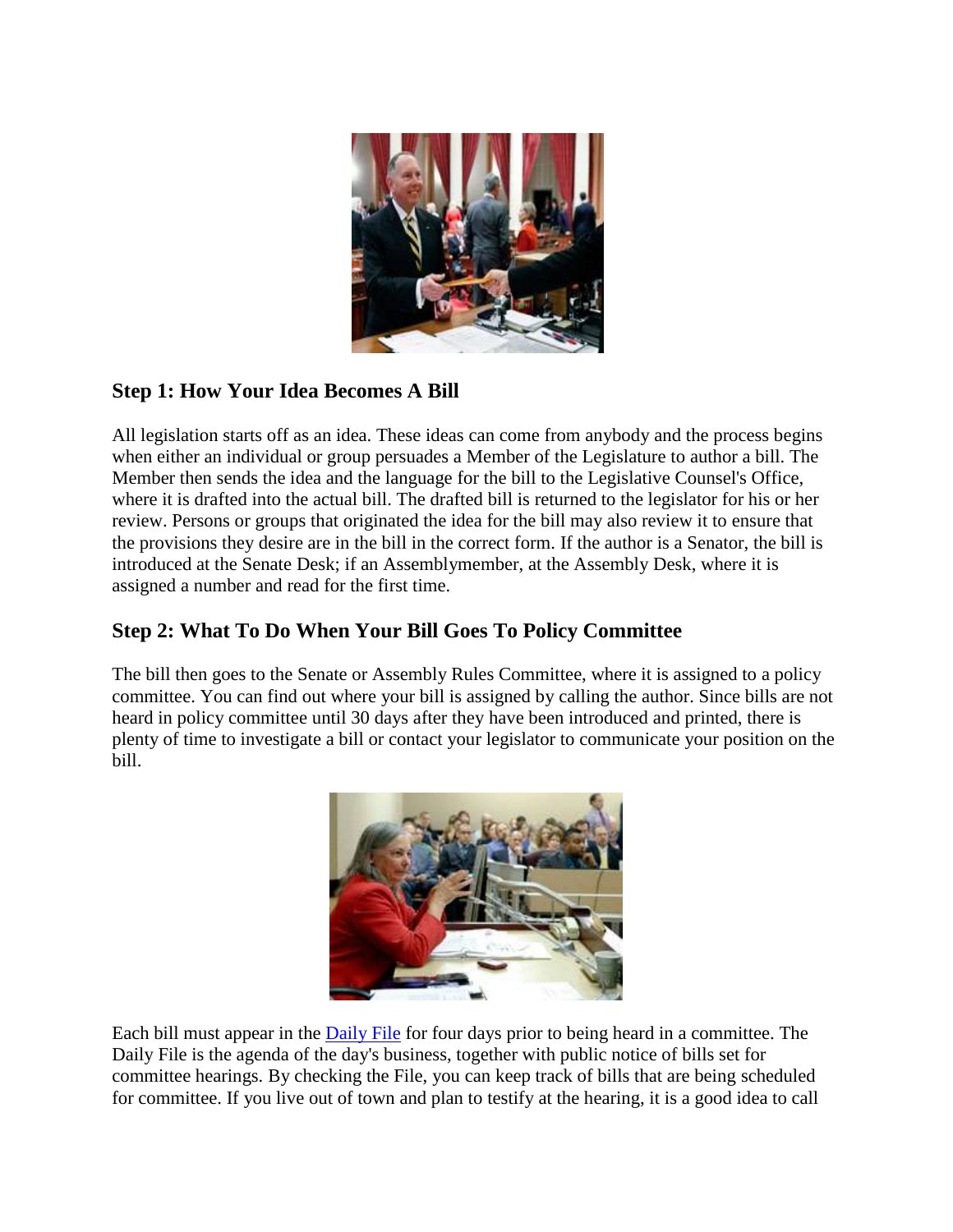the author or your legislator to make sure that the bill is going to be heard on that date. Sometimes bills are taken off the agenda at the last moment.

At this point, the role of the District Office should be emphasized. District Office staff are there to serve the needs of constituents. They can be extremely helpful in making contacts and getting information from Sacramento.

It is a good idea to schedule a meeting with your legislator while he or she is in the district. Communicate your concerns regarding legislation. Indicate that you want to work with the Member's office on a particular issue.

Most bills generate support and opposition from a variety of groups. Find out who these groups or individuals are by calling the author's office where lists of the letters and phone calls received on each bill are kept. A good strategy is to align yourself with the groups that hold your position and work together to talk to the members of the committee BEFORE the bill is heard. Keep your letters and discussions with the legislators short and to the point.



When testifying before the committee, first state your name and the organization that you represent or indicate that you are a concerned citizen and state where you live. The Members of the committee will be interested to hear what you have to say and usually do not grill individual citizens who testify in the same way that they do lobbyists. Keep your testimony short and to the point.

## **Step 3: What If Your Bill Goes To A Fiscal Committee?**

If the bill has a fiscal impact or a state cost, it will be heard in either the Senate or Assembly Appropriations Committee. At this point, you should inform the Members of the committee why you support or oppose the bill based on a fiscal argument. The finance committees are concerned about fiscal impact and not policy considerations.

Try to see the staff analysis that has been done on the bill by the policy committee, the Department of Finance, and/or the Legislative Analyst. Members of the fiscal committees read these analyses before they vote. These analyses are available on the Internet.

If you believe that the numbers or the fiscal impact of the bill are not correct as reported in these analyses, you should prepare your written comments before the committee meets. Your written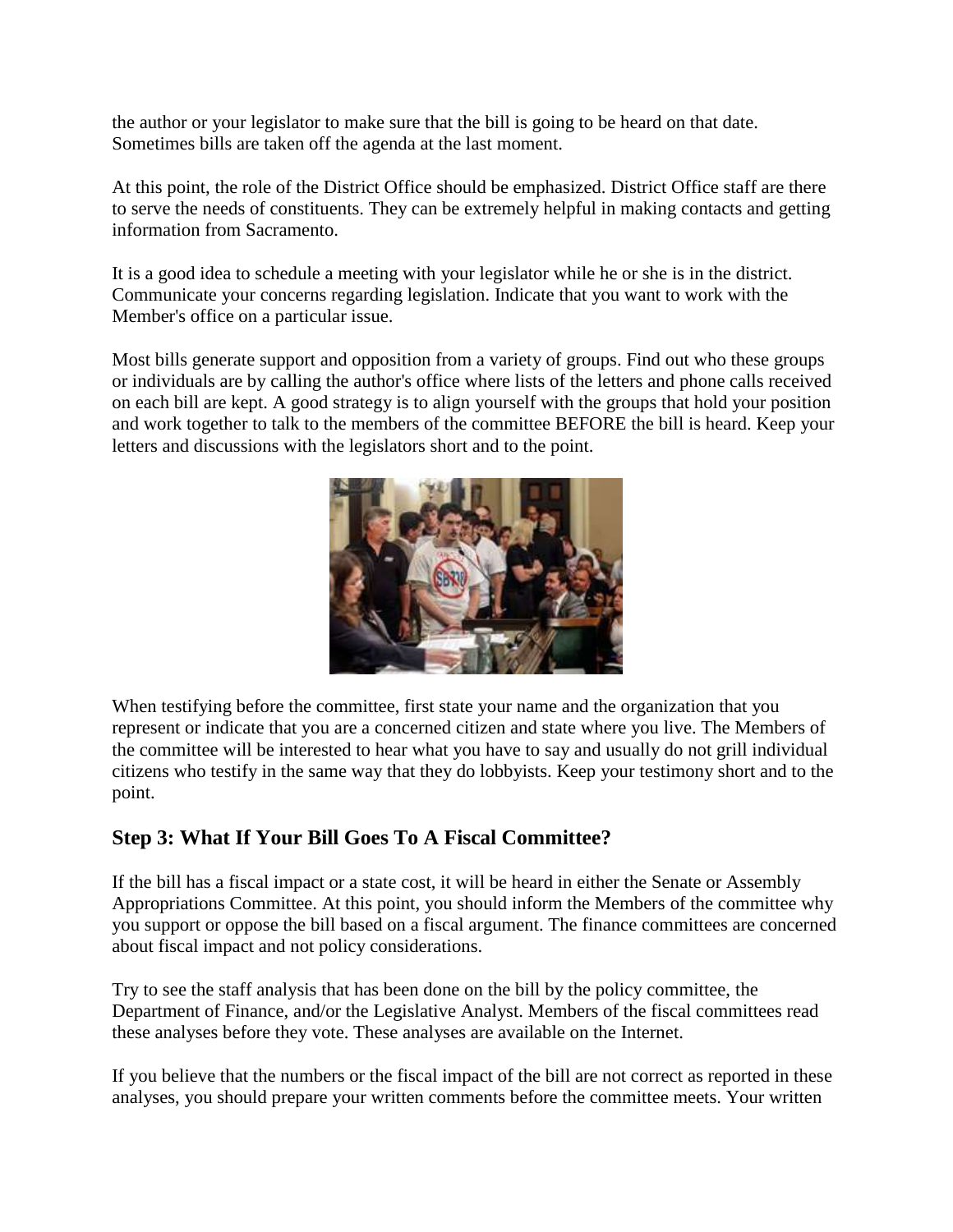material should be available to pass out to the committee Members at the hearing where you present your testimony.

After the bill passes the fiscal committee, it is read for the second time on the Floor.

## **Step 4: After Your Bill Passes The House Of Origin And Goes To The Second**



#### **House**

Third Reading is the last stage that a bill goes through in the house of origin before it passes to the second house to go through the committee process all over again. On Third Reading, the author presents the bill for passage by the entire house. Most bills require a majority vote (it must pass by 21 votes in the Senate and 41 votes in the Assembly), while urgency measures and appropriation bills require a two-thirds vote (27 in the Senate, 54 in the Assembly).

At any time during the legislative process the bill may be amended, either in committee or on the Floor. After the amendments have been submitted to the author, the bill goes to another printing to reflect the changes that have been made. The Senate or Assembly History records the dates when a bill has been amended. Amendments can be substantial or technical and may affect your position on the bill.

Amendments should be followed very carefully. Contact with the District Office can be helpful in keeping track of current versions of a bill. If you subscribe to the bill, these amendments will automatically be sent to you. If you change your position on a bill due to a favorable or unfavorable amendment, you should inform the author and your legislator.

If a Senate bill is amended by the Assembly, or vice versa, and the house of origin refuses to concur in those amendments, the bill will go to a conference committee. If the house of origin does concur, the bill goes to the Governor.

Members of the conference committee are appointed by the Rules Committees; three members from the Senate and three from the Assembly meet to negotiate out the differences. If they agree on a single version, it goes back to both Floors for approval.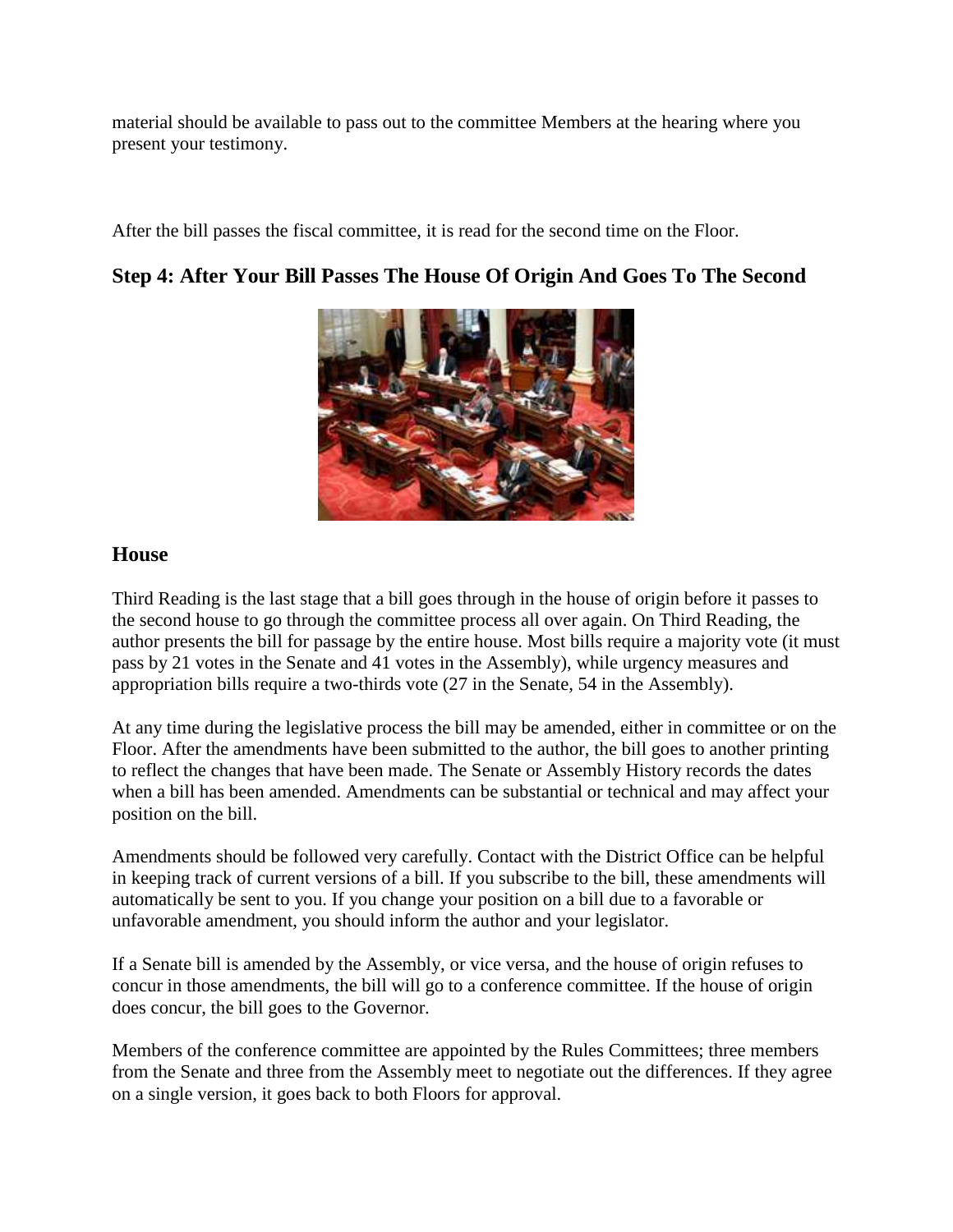Communicate to your legislator or the author which amendments you prefer and why. The conference committee meetings, particularly at the end of the two-year legislative session, are scheduled quickly and can be easily missed. You must stay in close contact with the author's staff to stay on top of fast-breaking developments. It is also important to know who will be serving on the conference committee so you can inform them of your position.





The Governor has 12 days to sign, approve without signing, or veto a bill. A letter or phone call to the Governor's Office is appropriate to state your position on the bill.

If the bill is signed or approved without a signature, it goes to the Secretary of State to be chaptered. If the Governor vetoes the bill, a two-thirds vote in each house is needed to override the veto. The Governor's Office releases veto messages which explain the veto; these messages are available from the Governor's Office and on the Internet.

A wealth of legislative information is now available on the Internet. You can get bills, amendments, staff analyses, committee agendas, and other legislative information, plus a simple way to track legislation.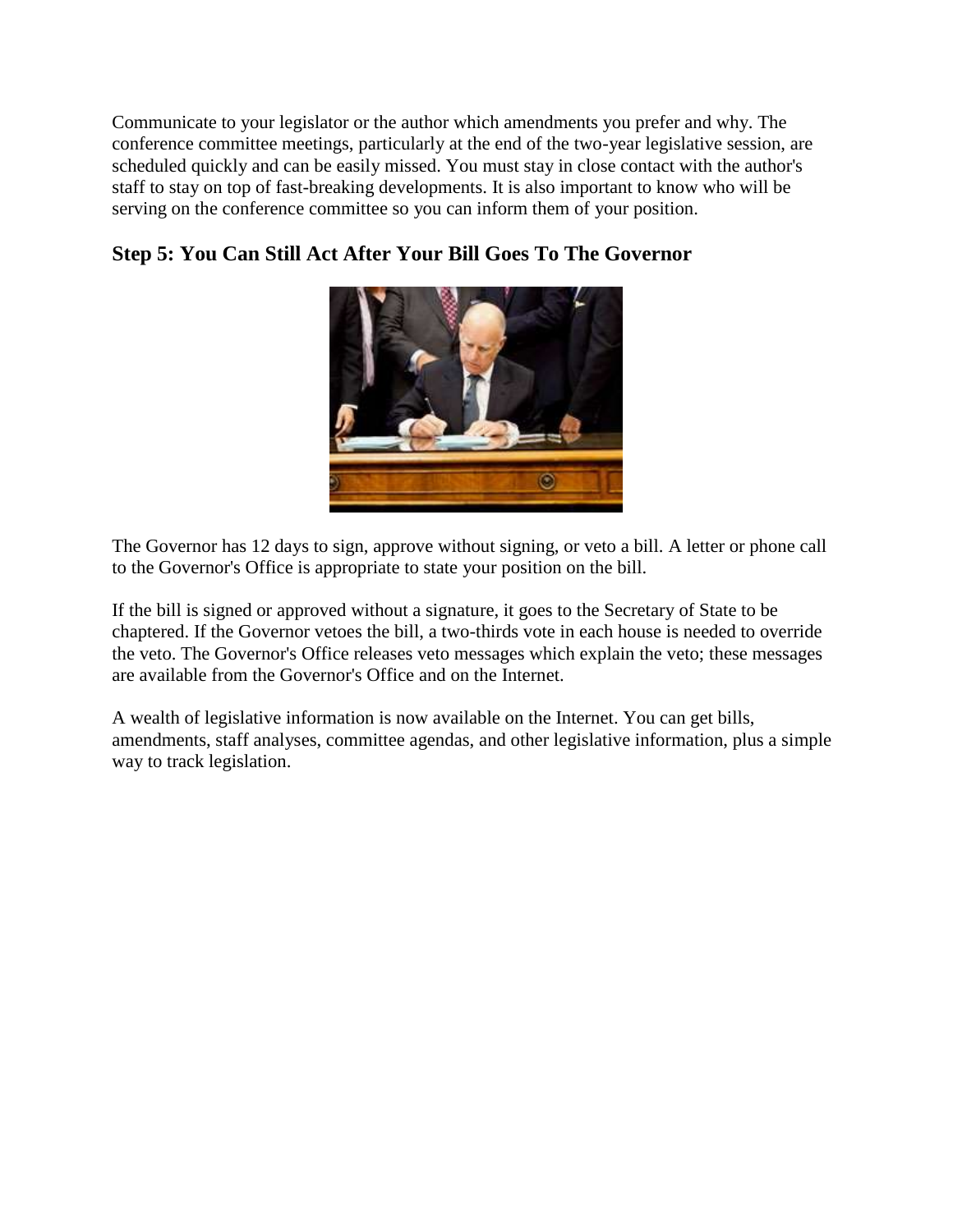# **Information to Help You Follow the Process**

#### **The Lawmaking Process:**

To be enacted into law, a measure must be approved by the appropriate policy and fiscal committees in both the 40-member Senate and 80-member Assembly, and receive enough votes from the entire membership of both houses to pass. Then it is sent to the Governor who may veto the bill or sign it into law.

A bill might take a year or more to move through this process. During that time, there is ample opportunity for citizens to express their opinions and concerns and to influence legislation.

The following information, available via the Internet, will help you follow the process:

[Senate Daily File:](http://senate.ca.gov/dailyfile) Tells you what bills are scheduled to be heard in Senate committee or on the Senate Floor on that day.

[Legislative Calendar:](http://senate.ca.gov/sites/senate.ca.gov/files/jointCalendar2011.pdf) Gives you the key dates and legislative deadlines for the current two year legislative session; the last day to introduce bills, when bills must move out of committee, the last day for the Governor to sign or veto bills, etc.

[Description of the Legislative Process:](http://senate.ca.gov/legislativeprocess) An overview of the processes involved in a bill becoming law and the various documents that result from that process.

[Glossary of legislative terms](http://senate.ca.gov/glossary)

[Senate Rules:](http://www.leginfo.ca.gov/rules/senate_rules.html) The procedural rules that govern the Senate

[Assembly Rules:](http://www.leginfo.ca.gov/rules/assembly_rules.pdf) The procedural rules that govern the Assembly

[Joint Rules:](http://www.leginfo.ca.gov/rules/joint_rules.html) The procedural rules that govern the legislative process.

[Real Audio:](http://senate.ca.gov/audiotv) You can now listen to live Senate hearings, Floor Sessions, and Press Conferences over the Internet.

[Television Schedule:](http://senate.ca.gov/tvschedule) Since the Senate televises all the Senate Floor Sessions and most committee hearings, you may be able to watch Senate proceedings on your local cable station. Information about which cable operators carry the legislative programming, which events are scheduled to be televised, where tapes are archived, and how to order dubs is accessible via the Internet.

**Legislation:** A tremendous amount of information about legislation is now accessible to the public via Internet. You can find the following [information about each bill.](http://www.leginfo.ca.gov/)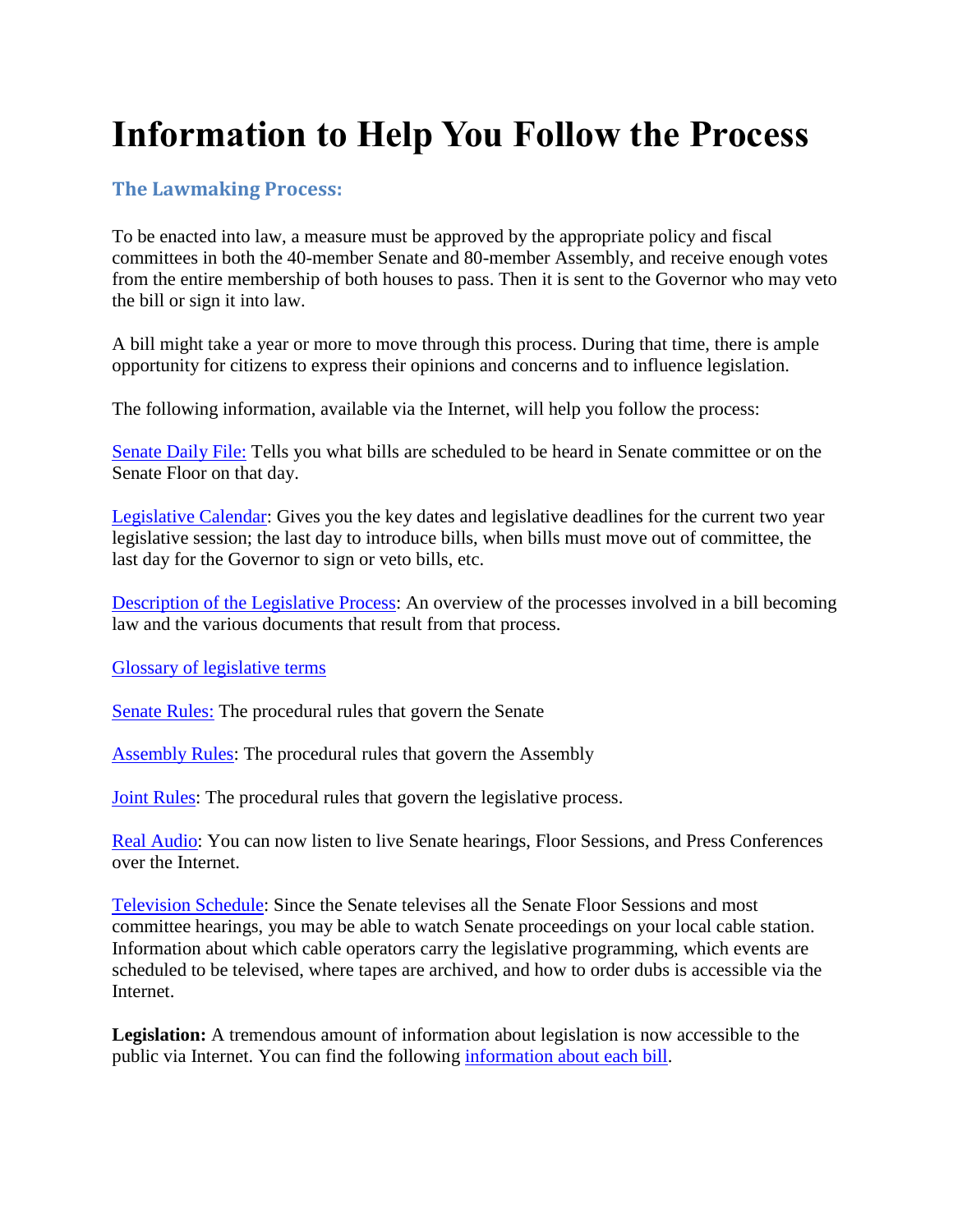**Bill Text**: Complete text of bills with annotations to identify material added/removed due to amendments

**Bill History**: Chronological listing of legislative activity for each bill (where the bill was heard, if amended, approved, etc.)

**Bill Status:**Current location of a bill and pending action

**Bill Analyses:**Staff reports describing the history and impact of the legislation and arguments of the groups supporting and opposing the bill

**Votes**:Record of votes in committee and on the floor

**Vetoes**:Text of Governor's veto message

[Bill Tracking:](http://www.leginfo.ca.gov/bilinfo.html)You can "subscribe" to a bill.

[Bill Searching:](http://www.leginfo.ca.gov/bilinfo.html) If you don't know the bill number of the legislation you are interested in, you can search by key word or code section number. The computer will return a list of all bills that contain the key word you specify. For example, if you specified "gun", you would get a list of all current bills that contain "gun" in the text.

[Chaptered Bills \(Statutes\):](http://www.leginfo.ca.gov/statute.html) After legislation has been signed into law and chaptered, it is referred to as a statute. You can get the text of a chaptered bill via Internet.

[California Codes:](http://www.leginfo.ca.gov/calaw.html) You can get the text of the California Codes (The laws of California are organized by subject matter into 29 codes; i.e. the Civil Code, the Insurance Code, etc.) over the Internet.

[California Constitution:](http://www.leginfo.ca.gov/const.html) You can also get the text of the California Constitution.

[Issue Briefs and Reports:](http://www.senate.ca.gov/sor/) The Senate Office of Research (SOR) produces bipartisan reports, analyses, and issue briefs on issues of concern to Californians and the Legislature. You can also subscribe to SOR reports by sending an email message.

#### **Senators**

Information about each of the forty State Senators is available to the public over the Internet.

[Who is your Senator?](http://192.234.213.69/smapsearch/framepage.asp) Not sure who represents you in the Senate? You can easily find out by entering your address.

[Senator Profiles](http://senate.ca.gov/senators) If you already know the name of your Senator, you can find a profile of pertinent information about him/her: occupation, party affiliation, district number, committee memberships, Capitol and District Office addresses and phone numbers, legislation he/she is authoring, etc.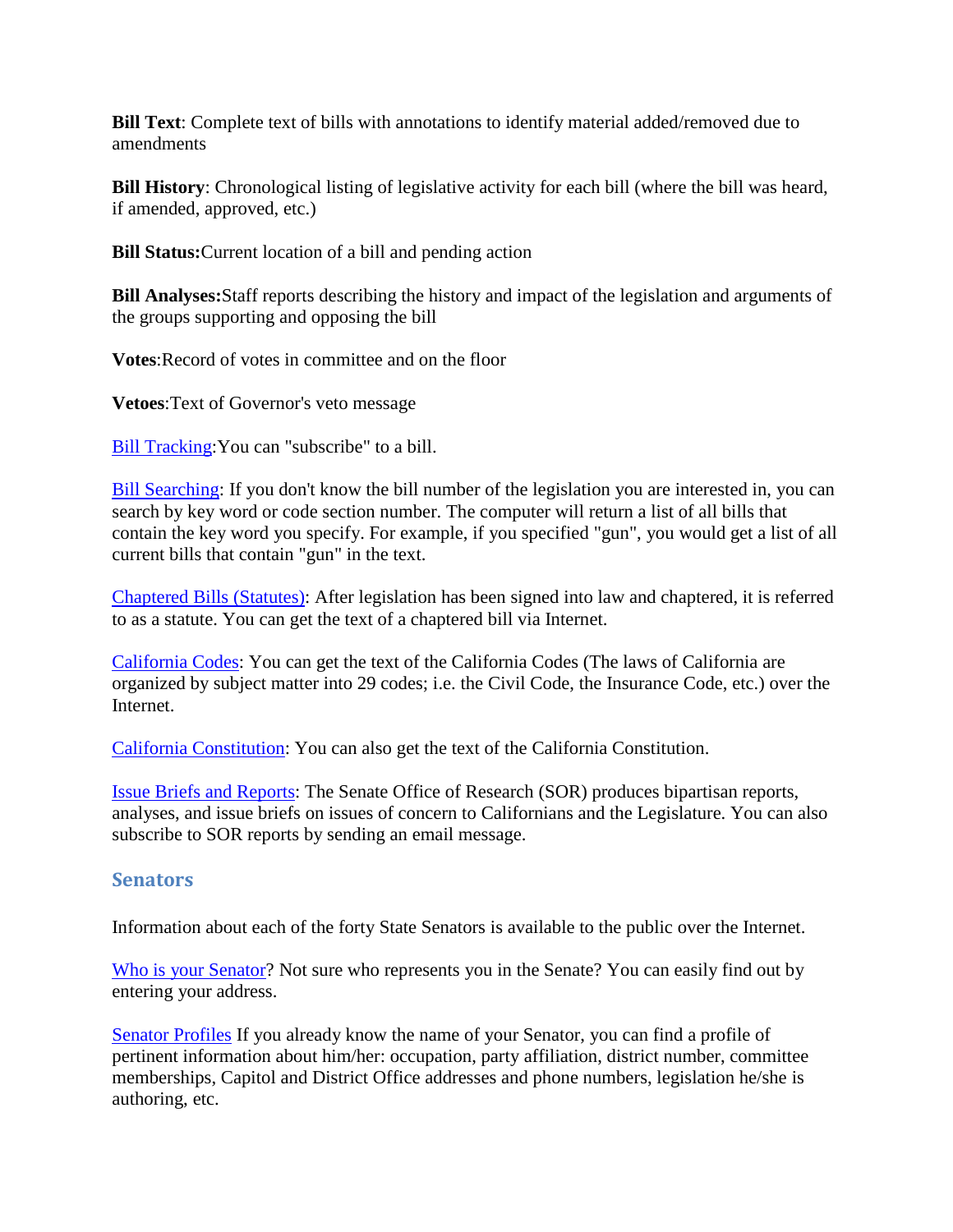[Senator Publications:](http://senate.ca.gov/senators) Some Senators also post press releases, policy positions, legislative updates, etc. on the Internet. You can view these documents on-line or you can subscribe to a Senator's information by topic. Every time that Senator posts a press release, for example, it will automatically be sent to you as email.

[Senator Email Addresses:](http://senate.ca.gov/senators) Some Senators have established e-mail addresses. All Senator email addresses follow the same format as shown in this example: **[senator.lastname@sen.ca.gov](mailto:senator.lastname@sen.ca.gov)**

#### **Committees**

Policy committee hearings are the forums for public input, the best place for citizens to make their feelings known about legislation. Legislation is heard in Standing Committees which meet on a regular basis throughout the year. Many standing committees have Subcommittees that work on particular issues. Select Committees and Special Committees study issues and problems in order to develop longer range solutions. Joint Committees have membership from both houses and consider issues of joint concern.

[List of Committees:](http://senate.ca.gov/committees) Via the Internet, you can get a list of all Senate and Assembly committees, plus for each committee you can get the membership, the chair and vice chair, the committee's policy jurisdiction, meeting schedule, the committee staff, and the committee office phone number and address.

[Committee Publications:](http://senate.ca.gov/committees) Some committees may also make committee agendas, reports, or transcripts available on the Internet. You can view these documents on-line or you can subscribe to them.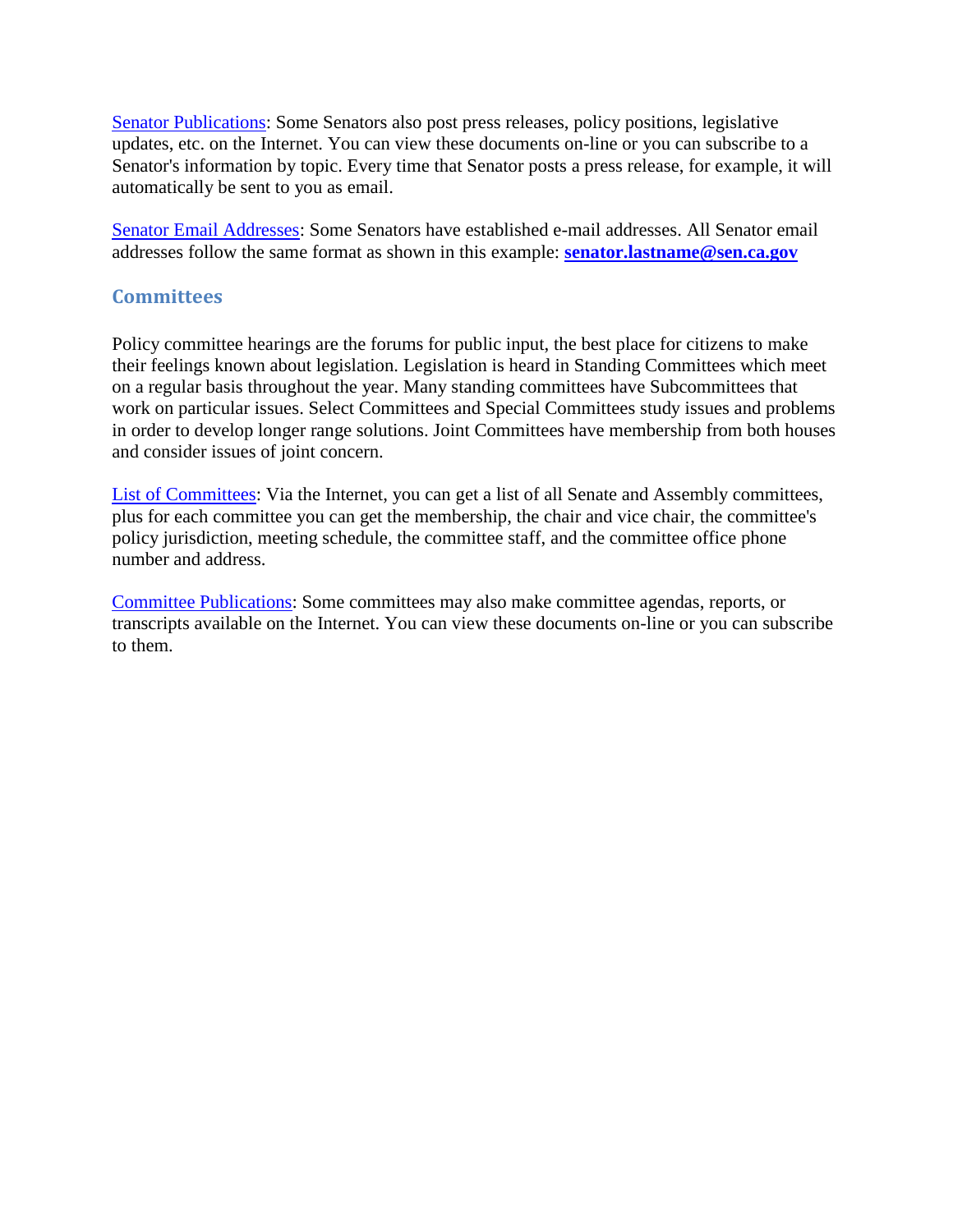## **Glossary Of Terms**

## **[A](http://senate.ca.gov/glossary#A) [B](http://senate.ca.gov/glossary#B) [C](http://senate.ca.gov/glossary#C) [D](http://senate.ca.gov/glossary#D) [E](http://senate.ca.gov/glossary#E) [F](http://senate.ca.gov/glossary#F) G [H](http://senate.ca.gov/glossary#H) [I](http://senate.ca.gov/glossary#I) [J](http://senate.ca.gov/glossary#J) K [L](http://senate.ca.gov/glossary#L) M N [O](http://senate.ca.gov/glossary#O) [P](http://senate.ca.gov/glossary#P) Q [R](http://senate.ca.gov/glossary#R) [S](http://senate.ca.gov/glossary#S) [T](http://senate.ca.gov/glossary#T) [U](http://senate.ca.gov/glossary#U) [V](http://senate.ca.gov/glossary#V) W X Y Z**

#### **Amendment:**

Formal proposal to change the language of a bill after it has been introduced.

## **Appropriation:**

The amount of money set aside for a specific purpose and designated from a specific source, such as the General Fund, Environmental License Plate Fund, etc.

## **Approved by the Governor:**

Signature of the Governor on a bill passed by the Legislature.

#### **Assembly:**

The lower house of the California Legislature, consisting of 80 Members, elected from districts apportioned on the basis of population, who serve two-year terms.

#### **Bill:**

A proposed law introduced in the Assembly or Senate and identified with a number.

#### **Bill Analysis:**

A document that must be prepared by committee staff prior to hearing the bill in committee. It explains how a bill would change current law and sometimes mentions support and opposition from major interest groups.

## **Chamber:**

The Assembly or Senate chamber where Floor Sessions are held.

## **Chapter:**

After a bill has been signed by the Governor, the Secretary of State assigns the bill a Chapter number, such as Chapter 1235, Statutes of 1993, which is subsequently used to refer to the measure rather than the bill number.

## **Coauthor:**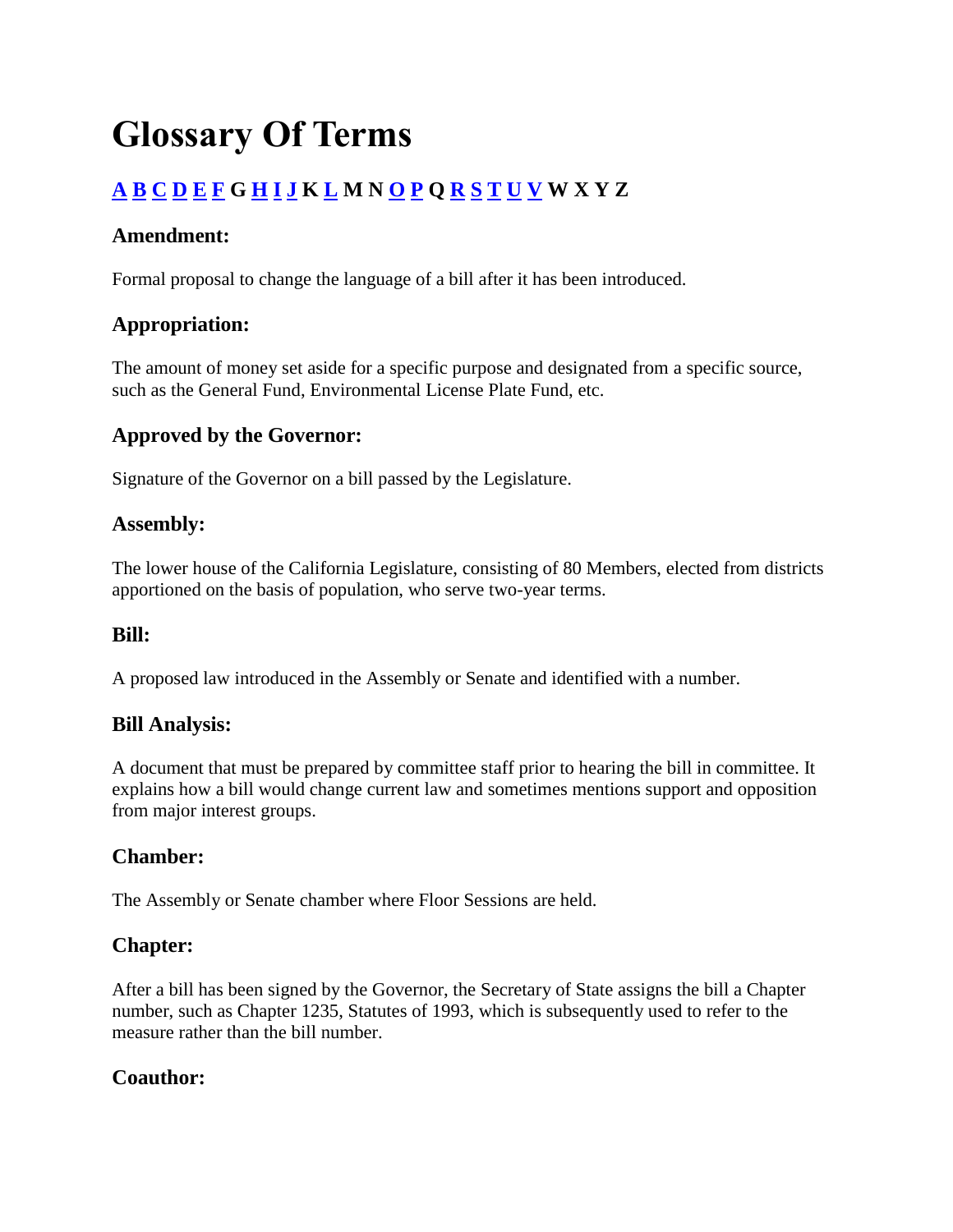Any Member of either house, with the agreement of the author of a bill, may add his or her name on that Member's bill as coauthor, usually indicating support for the proposal.

## **Codes:**

Bound volumes of law organized by subject matter. The code to be changed by a bill is referred to at the top of the bill.

### **Concurrence:**

One house approving a bill as amended in the other house. If the author is unwilling to move the bill as amended by the other house, the author requests nonconcurrence in the bill and asks for the information of a conference committee.

## **Concurrent Resolution:**

A measure introduced in one house which, if approved, must be sent to the other house for approval. The Governor's signature is not required. These measures usually involve the business of the Legislature.

## **Conference Committee:**

Usually composed of three legislators (two from the majority party; one from the minority party) from each house who meet in public session to forge one version of similar Senate and Assembly bills. The final conference committee version must be approved by both the Assembly and Senate. Assembly conferences are chosen by the Speaker; Senate conferences are chosen by the Senate Rules Committee.

## **Consent Calendar:**

A group of noncontroversial bills passed by a committee or the full Assembly or Senate on one vote.

#### **Constituent:**

Citizen residing within the district of a legislator.

## **Constitutional Amendment:**

A resolution affecting the Constitution, adopted by the Legislature or presented by initiative, requiring an affirmative vote of the electorate to become effective.

## **Daily File:**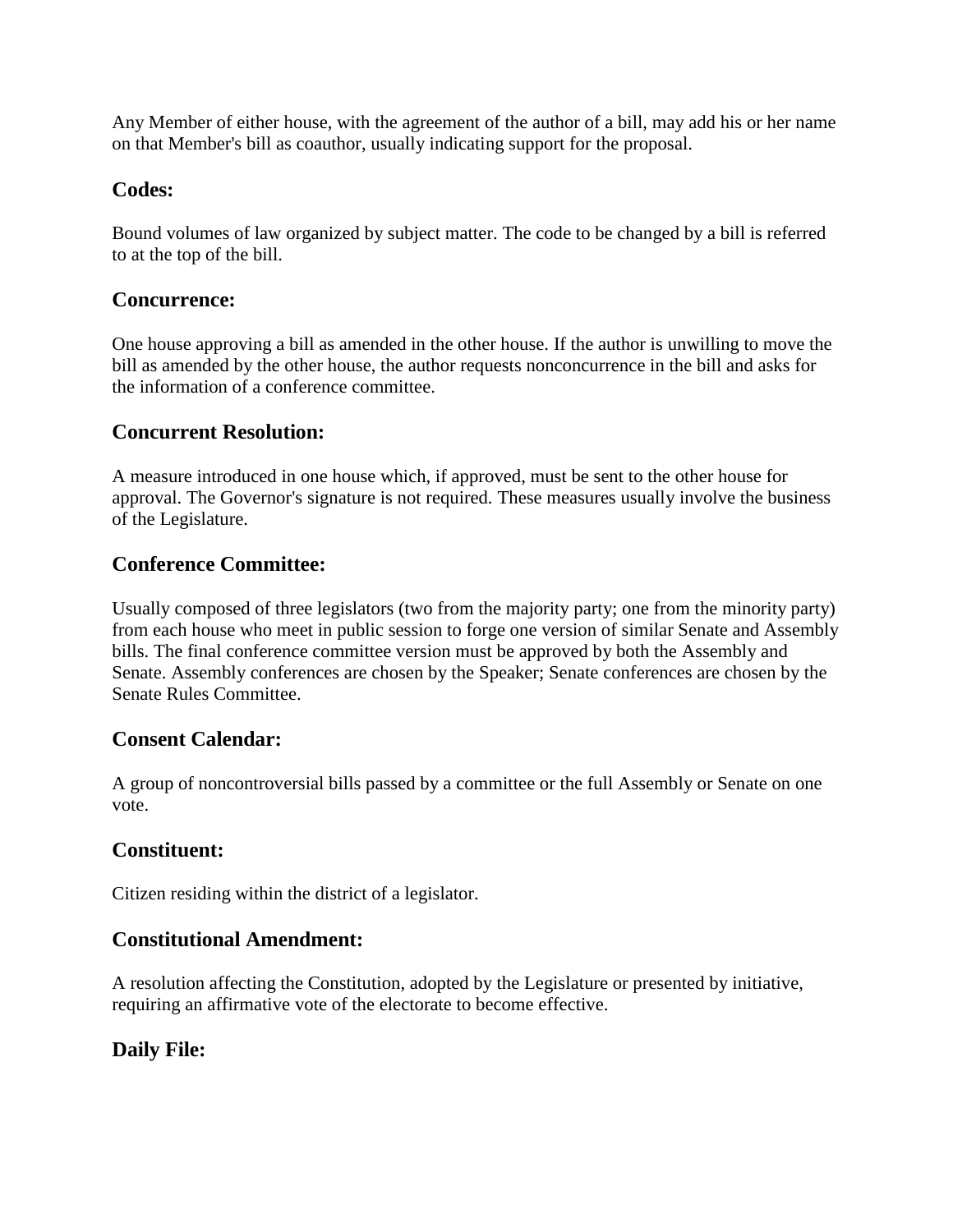Publication produced by the Assembly and Senate respectively for each day those houses are in session. The publication provides information about bills to be considered at upcoming committee hearings and bills eligible for consideration during the next scheduled Floor Session. Pursuant to Jt. Rule 62(a), any bill to be heard in committee must be noticed in the Daily File for four days, including weekend days. The Daily File also contains useful information about committee assignments and the legislative calendar.

## **Daily History:**

Produced by the Assembly and Senate respectively the day after each house has met. The History lists specific actions taken on legislation. Any measure acted upon in that house the previous day is listed in numerical order.

#### **Daily Journal:**

Produced by the Assembly and Senate respectively the day after a Floor Session. Contains roll call votes on bills heard in policy committees and bills considered on the Floor and other official action taken by the body. Any official messages from the Governor are also included. A Member may seek approval to publish a letter in the Journal on a specific legislative matter.

#### **Do Pass:**

The affirmative recommendation made by a committee in sending a bill to the Floor for final vote; do pass as amended - passage recommended, providing certain changes are made.

#### **Enacting Clause:**

By statutory provision, each proposed law must be preceded by the phrase, "The People of the State of California do enact as follows".

#### **Enrolled Bill:**

Whenever a bill passes both houses of the Legislature, it is ordered enrolled. In enrollment, the bill is again proofread for accuracy and then delivered to the Governor. The enrolled bill contains the complete text of the bill, with the dates of passage, certified by the Secretary of State and the Chief Clerk of the Assembly.

#### **Extraordinary Session:**

A special legislative session called by the Governor to address only those issues specified in the proclamation. Measures introduced in these sessions are numbered chronologically with a lower case "x" after the number (i.e., 28x); they take effect immediately upon being signed by the Governor.

#### **First Reading:**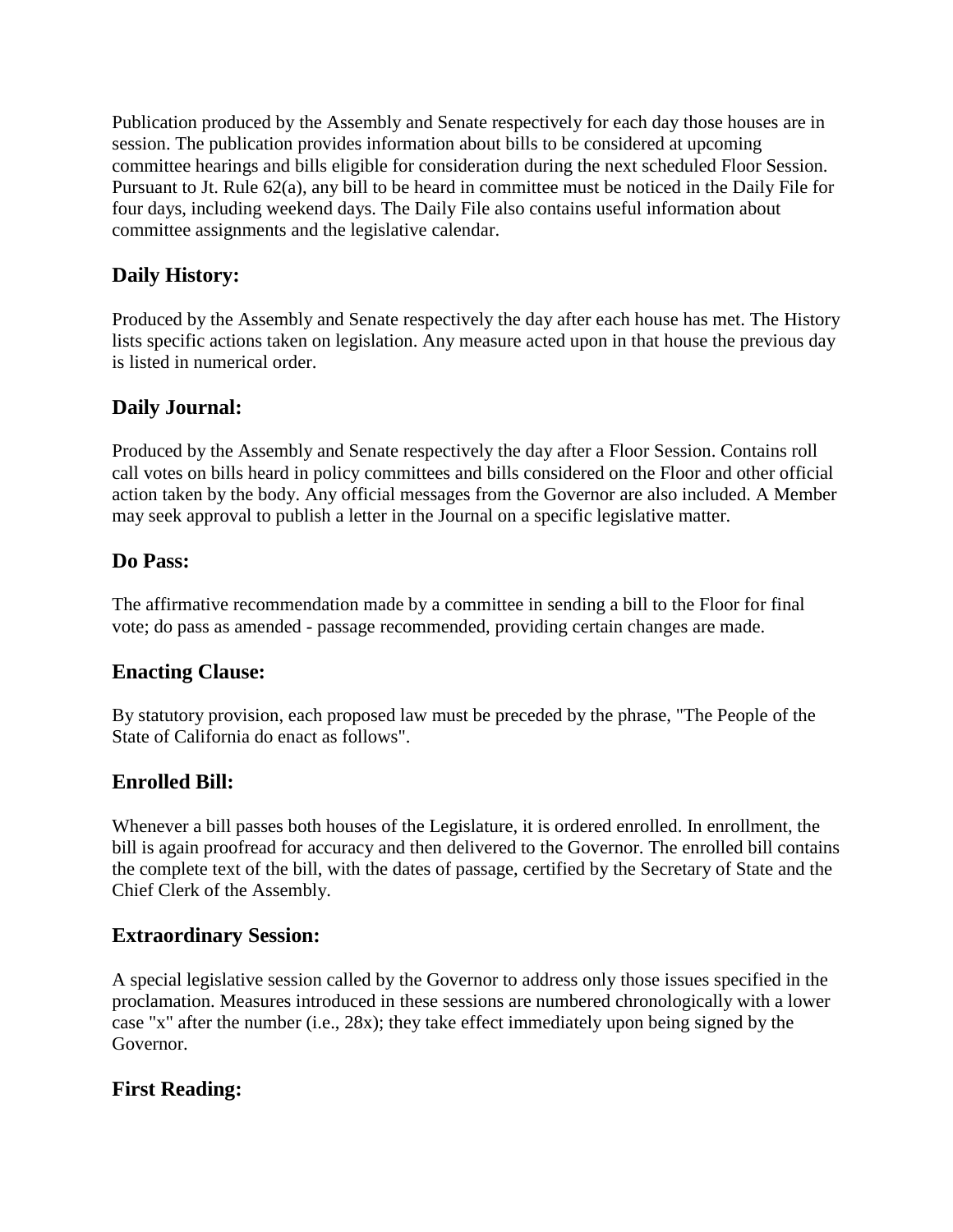Each bill introduced must be read three times before the final passage. The first reading of a bill occurs when the measure is introduced.

#### **Fiscal Committee:**

The Appropriations Committees in both houses to which all fiscal bills are referred if they are approved by policy committees. If the fiscal committee approves a bill, it then moves to the Floor.

#### **Floor:**

The Assembly or Senate chambers.

#### **Hearing:**

A committee meeting convened for the purpose of gathering information on a specific subject or considering specific legislative measures.

## **Inactive File:**

The portion of the Daily File containing legislation that is ready for Floor consideration, but, for a variety of reasons, is dead or dormant. An author may move a bill to the inactive file and subsequently move it off the inactive file at a later date. During the final weeks of the legislative session, measures may be moved there by the leadership as a method of encouraging authors to take up their bills promptly.

## **Initiative:**

A method of legislating that requires a vote of the people instead of a vote of the Legislature for a measure to become law.

To qualify for a statewide ballot, statutory initiatives must receive 384,974 signatures and constitutional amendment initiatives must receive 615,958 signatures.

## **Interim:**

The period of time between the end of the legislative year and the beginning of the next legislative year. The legislative year ends on August 31 in even-numbered years and September 15 in odd-numbered years.

#### **Item Veto:**

The Governor's refusal to approve a portion or item of a bill; however, the remainder of the bill is approved.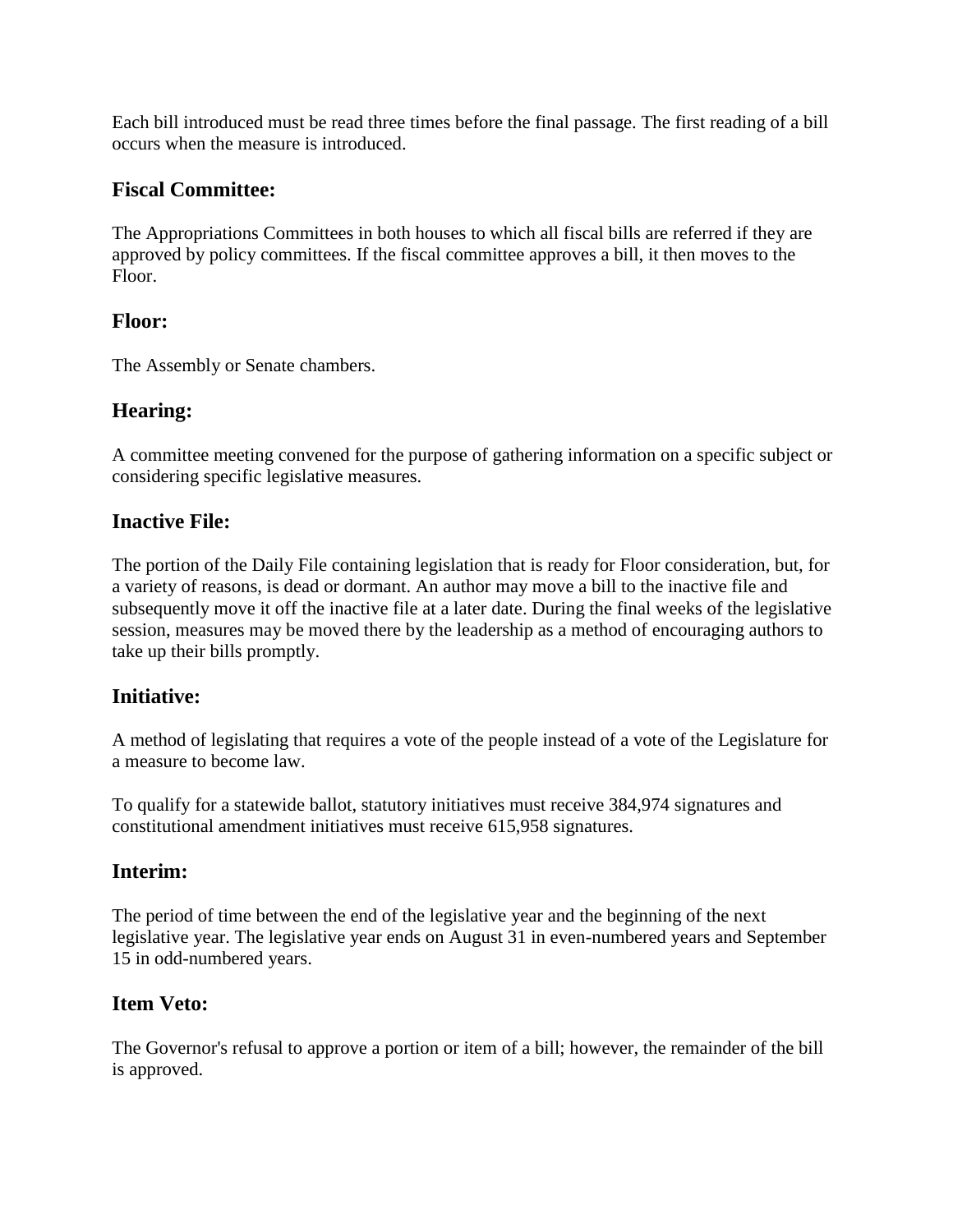#### **Joint Resolution:**

Expresses an opinion about an issue pertaining to the federal government; forwarded to Congress for its information. Requires the approval of both the Assembly and Senate but does not require the signature of the Governor to take effect.

#### **Law:**

Rule of conduct determined by the people through their elected representatives, or by direct vote.

#### **Legislative Counsel's Digest:**

The digest is a brief summary of the changes the proposed bill would make to current law. The digest is found on the front of each printed bill.

## **On File:**

A bill on the Second or Third Reading file of the Assembly or Senate Daily File.

## **Policy Committee:**

Each house of the Legislature has a number of committees referred to as "policy" committees. As bills are introduced in each house, the Rules Committee assigns each to a policy committee. The policy committee sets up public hearings on the bills, conducts hearings and following such testimony, votes on whether or not to recommend passage of the bill to the Floor of the respective house. Other actions a policy committee may take include amending a bill and rereferring it to the same or another committee for additional hearings.

#### **President of the Senate:**

The State Constitution designates the Lieutenant Governor as President of the Senate, allowing him to preside over the Senate and cast a vote only in the event of a 20-20 tie. The Lt. Governor's role is largely ceremonial because he has not cast a tie-breaking vote since 1975 and, in practice, does not preside over the Senate.

## **Reading:**

Presentation of a bill before either house by the reading of the title thereof; a stage in the enactment of a measure. A bill, until passed, is either in process of First, Second or Third reading, no matter how many times it has actually been read.

#### **Resolution:**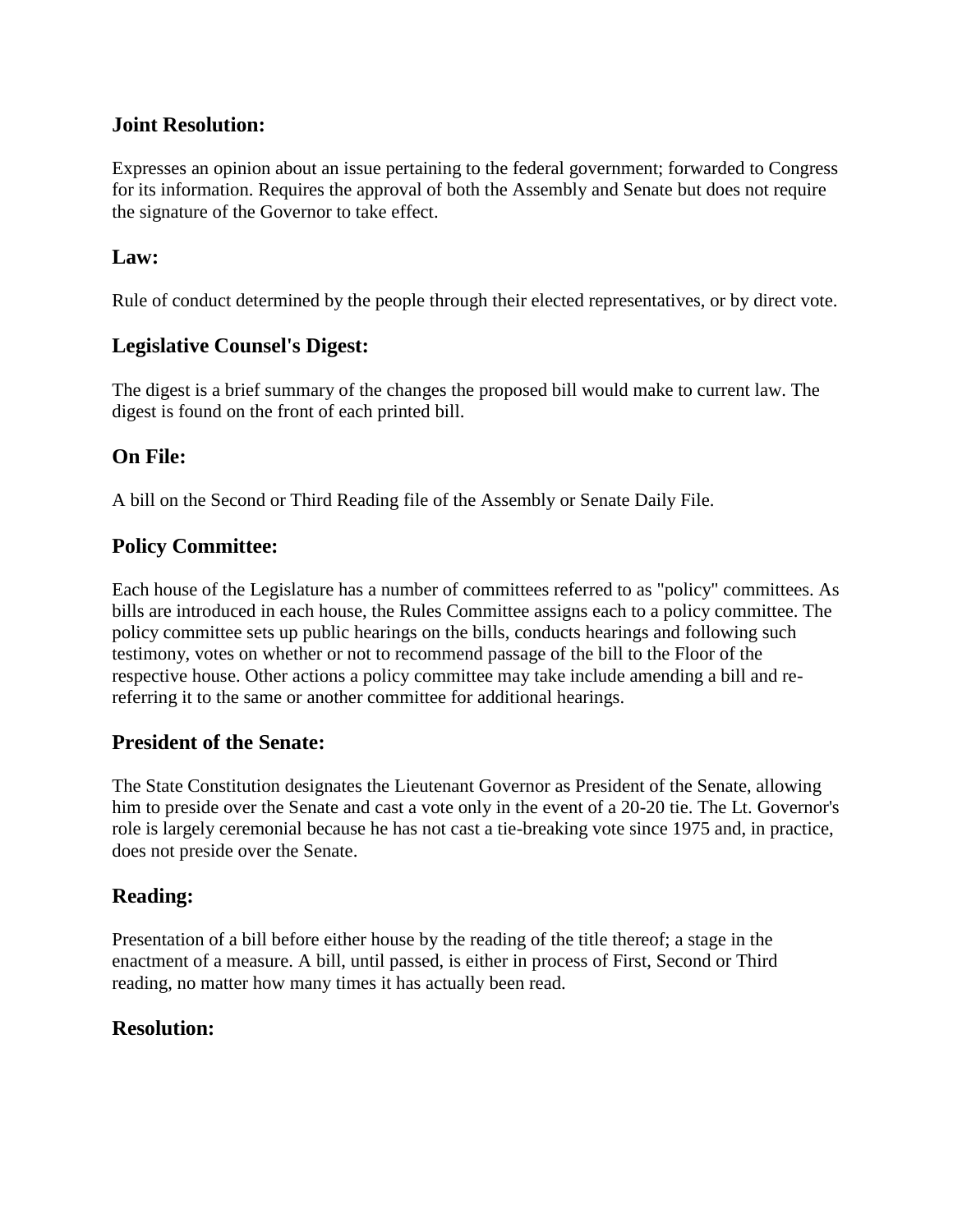An opinion expressed by one or both houses which does not have the force of law. Concurrent resolutions are voted on by both houses but do not require the Governor's signature; joint resolutions are voted on by both houses.

## **Roll Call:**

A vote of a committee or the full Assembly or Senate. Committee roll calls are conducted by the committee secretary who calls each Member's name in alphabetical order, with the Chair's name last. Assembly roll calls are conducted electronically with each Member pushing a button from his/her assigned seat. Senate roll calls are conducted by the Reading Clerk who reads each Senator's name in alphabetical order.

#### **Second Reading:**

Each bill introduced must be read three times before final passage. Second Reading occurs after a bill has been reported from committee.

#### **Section:**

Portion of the codes, cited in each bill, which proposes to amend, create, or replace same.

#### **Senate:**

The upper house of the California Legislature, consisting of 40 Members elected from districts apportioned on the basis of population, one-half of whom are elected or re- elected every two years for four-year terms.

#### **Session:**

Period during which the Legislature meets: Regular - the biennial session at which all classes of legislation may be considered; Extraordinary - special session called by and limited to matters specified by the Governor; Daily - each day's meeting; Joint - meeting of the two houses together.

#### **Speaker:**

Highest ranking Member of the Assembly; elected by all Assemblymembers at the beginning of each two-year legislative session.

#### **Statutes:**

Compilation of all enacted bills, chaptered by the Secretary of State in the order in which they became law, and prepared in book form by the State Printer.

## **Third Reading:**